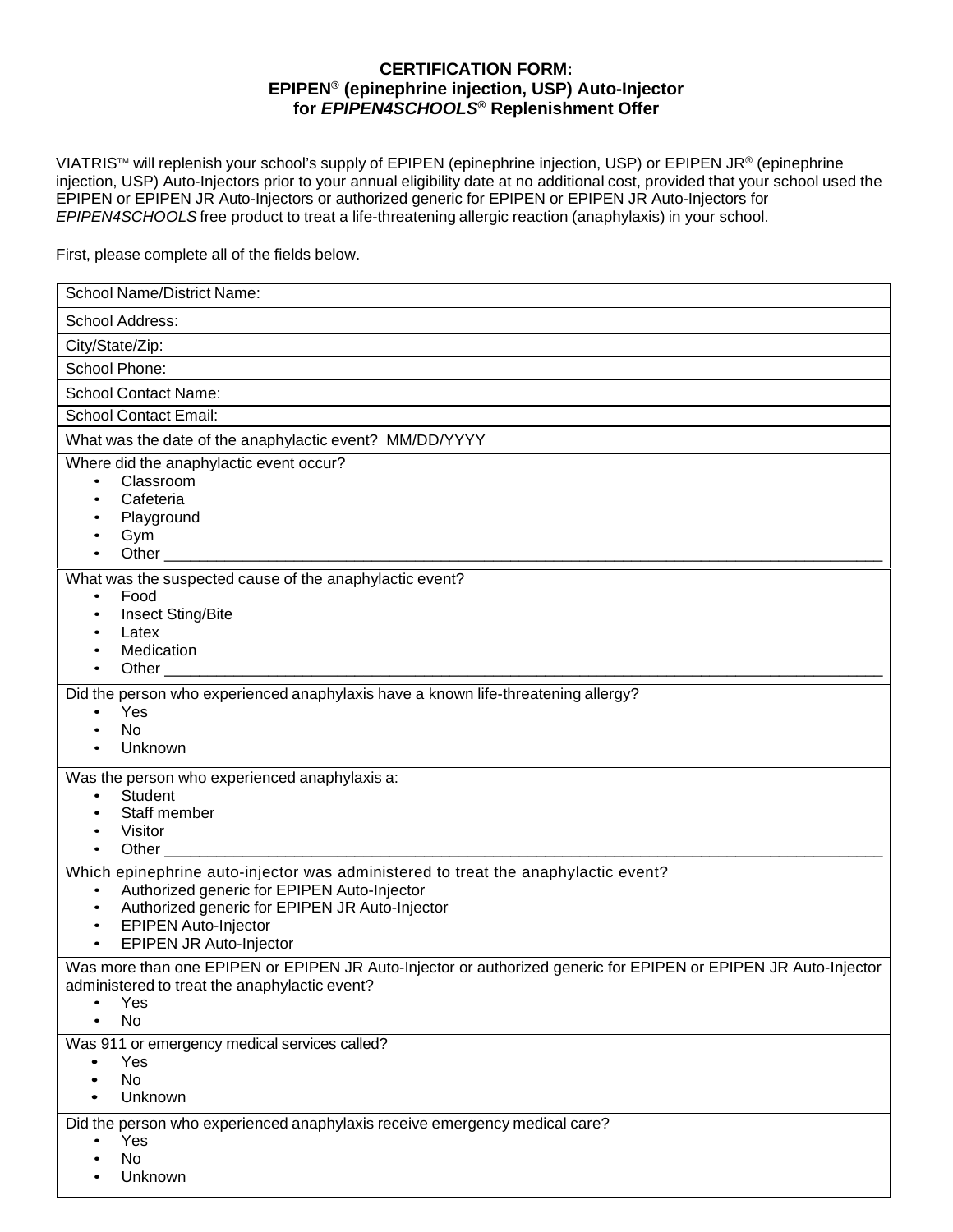| Who administered the EPIPEN or EPIPEN JR Auto-Injector or authorized generic for EPIPEN or EPIPEN JR Auto-<br>Injector to the person experiencing anaphylaxis (please do not name people directly)?<br>School Nurse<br>Student other than one experiencing the event<br>Staff member<br>Visitor<br>Self-Administered |
|----------------------------------------------------------------------------------------------------------------------------------------------------------------------------------------------------------------------------------------------------------------------------------------------------------------------|
| Was the person who experienced anaphylaxis taken to the hospital?                                                                                                                                                                                                                                                    |
|                                                                                                                                                                                                                                                                                                                      |
| Yes<br>$\bullet$                                                                                                                                                                                                                                                                                                     |
| No.<br>٠                                                                                                                                                                                                                                                                                                             |
| Unknown<br>$\bullet$                                                                                                                                                                                                                                                                                                 |
| Is epinephrine your school's first-line treatment when an anaphylactic reaction occurs?                                                                                                                                                                                                                              |
| Yes<br>$\bullet$                                                                                                                                                                                                                                                                                                     |
| No.                                                                                                                                                                                                                                                                                                                  |
| Unknown<br>$\bullet$                                                                                                                                                                                                                                                                                                 |
| confirm that the EDIDEN or EDIDEN ID Auto Injector or authorized generic for EDIDEN or EDIDEN ID Auto                                                                                                                                                                                                                |



 $\,$  firm that the EPIPEN or EPIPEN JR Auto-Injector or authorized generic for EPIPEN or EPIPEN JR Auto-Injector used in the anaphylactic event described above was received through the *EPIPEN4SCHOOLS* program.

I certify that the information above is true and accurate.

Signature: Date: Date: Date: Date: Date: Date: Date: Date: Date: Date: Date: Date: Date: Date: Date: Date: Date: Date: Date: Date: Date: Date: Date: Date: Date: Date: Date: Date: Date: Date: Date: Date: Date: Date: Date: D

**Indications** (the following information applies to both EPIPEN and its Authorized Generic)

EPIPEN and EPIPEN JR Auto-Injectors are indicated in the emergency treatment of allergic reactions (Type I) including anaphylaxis to stinging insects (e.g., order Hymenoptera, which include bees, wasps, hornets, yellow jackets and fire ants) and biting insects (e.g., triatoma, mosquitoes), allergen immunotherapy, foods, drugs, diagnostic testing substances (e.g., radiocontrast media) and other allergens, as well as idiopathic anaphylaxis or exercise-induced anaphylaxis. EPIPEN and EPIPEN JR Auto-Injectors are intended for immediate administration in patients who are determined to be at increased risk for anaphylaxis, including individuals with a history of anaphylactic reactions.

**Important Safety Information** (the following information applies to both EPIPEN and its Authorized Generic)

EPIPEN (epinephrine injection, USP) 0.3 mg and EPIPEN JR (epinephrine injection, USP) 0.15 mg Auto-Injectors are intended for immediate administration as emergency supportive therapy only and are not intended as a substitute for immediate medical or hospital care. **In conjunction with the administration of epinephrine, the patient should seek immediate medical or hospital care**. More than two sequential doses of epinephrine should only be administered under direct medical supervision.

EPIPEN and EPIPEN JR should **only** be injected into the anterolateral aspect of the thigh. **Do not inject intravenously, into buttock, or into digits, hands, or feet.** Instruct caregivers to hold the leg of young children firmly in place and limit movement prior to and during injection to minimize risk of injection-related injury.